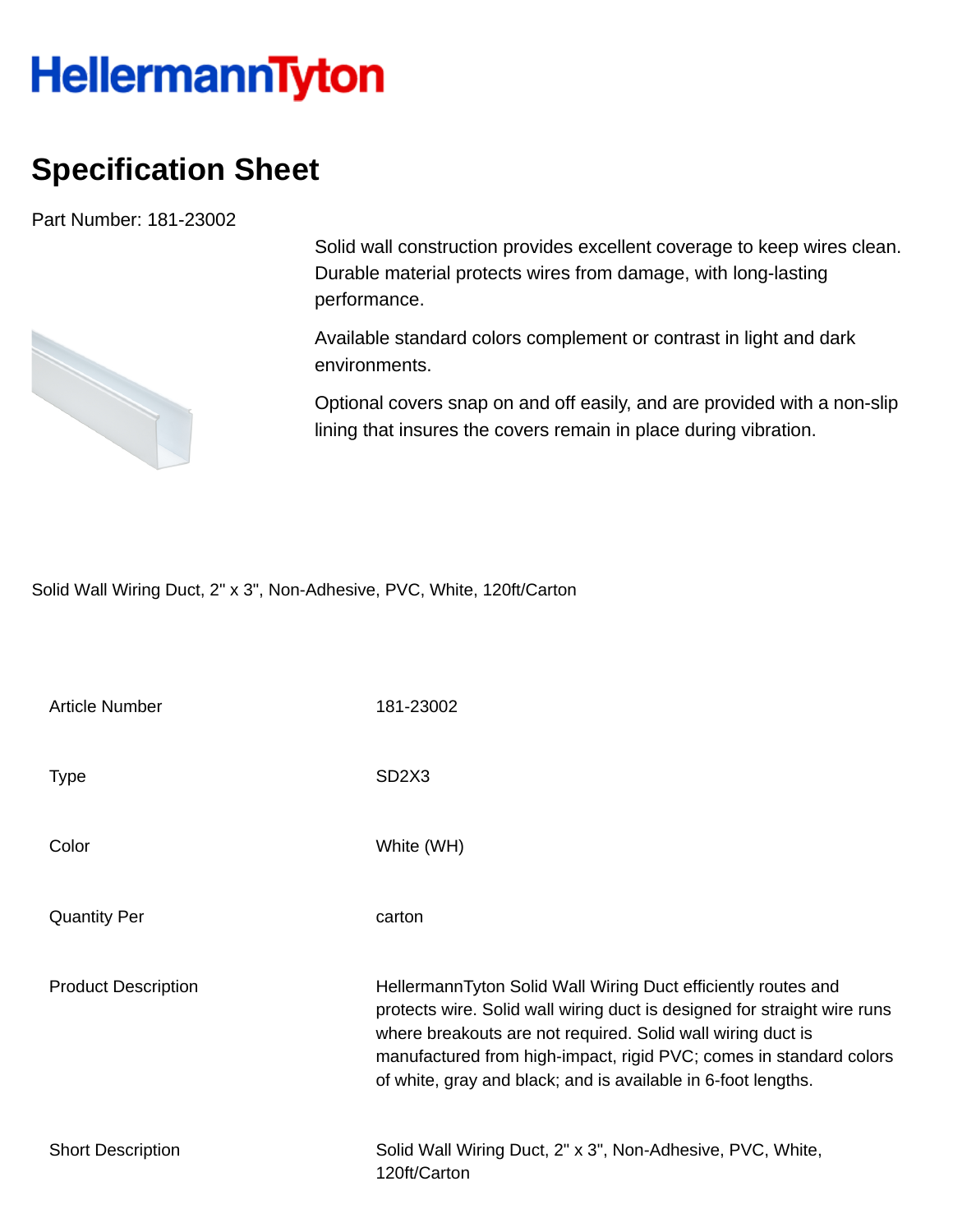| <b>Technical Description</b> | Non-Adhesive |
|------------------------------|--------------|
|------------------------------|--------------|

| Length L (Imperial) | 6.0 |
|---------------------|-----|
|---------------------|-----|

- Length L (Metric) 1.83
- Fixation Method Non-Adhesive
- Width W (Imperial) 2.0
- Width W (Metric) 50.8
- Height H (Imperial) 3.07
- Height H (Metric) 77.9
- Mounting Hole Centers (Imperial) 4.0

| Material                 | Polyvinylchloride (PVC) |
|--------------------------|-------------------------|
| <b>Material Shortcut</b> | <b>PVC</b>              |
| Flammability             | Self-extinguishing      |
| Halogen Free             | No                      |